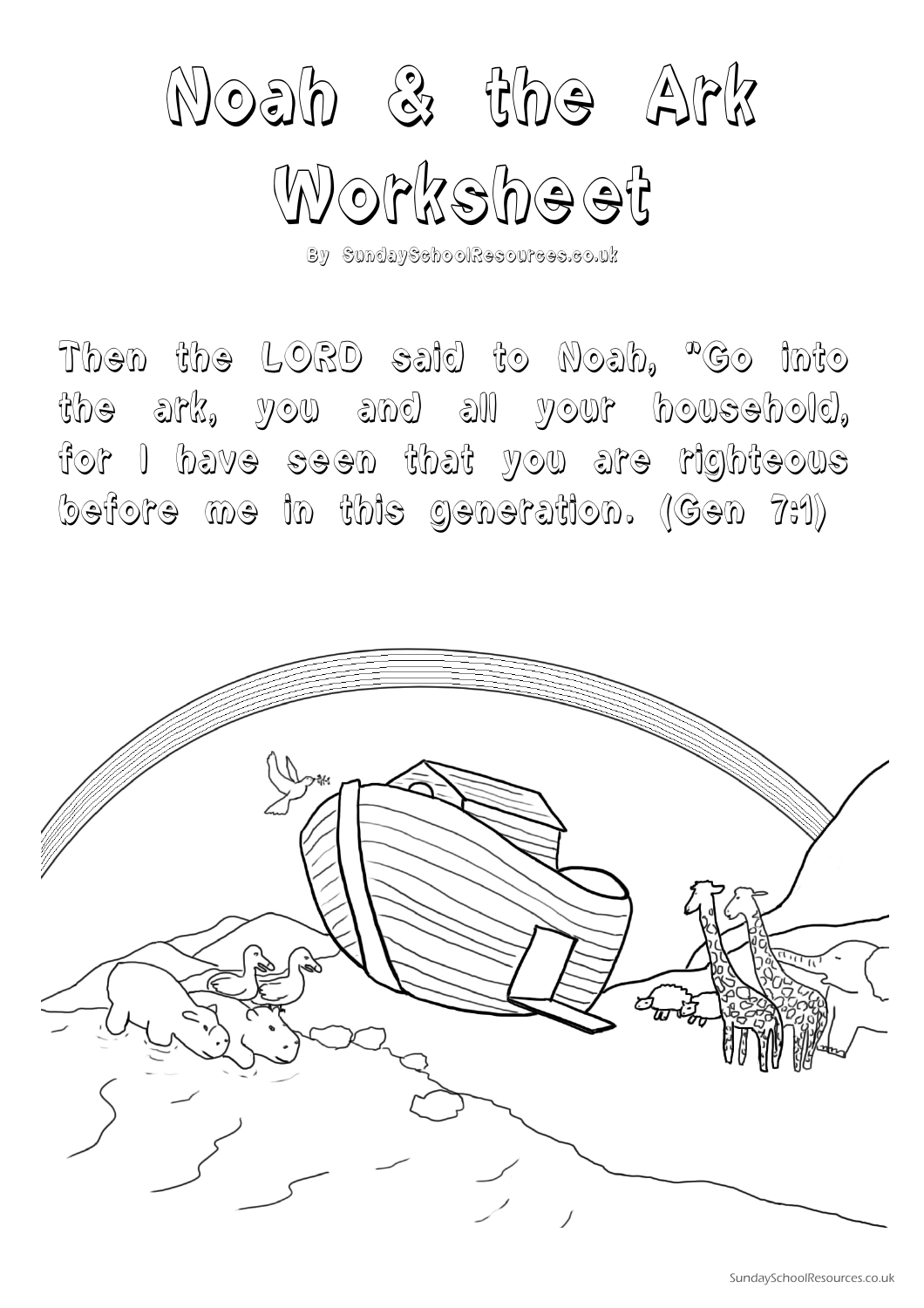Can you help these two lost sheep find Noah's ark?



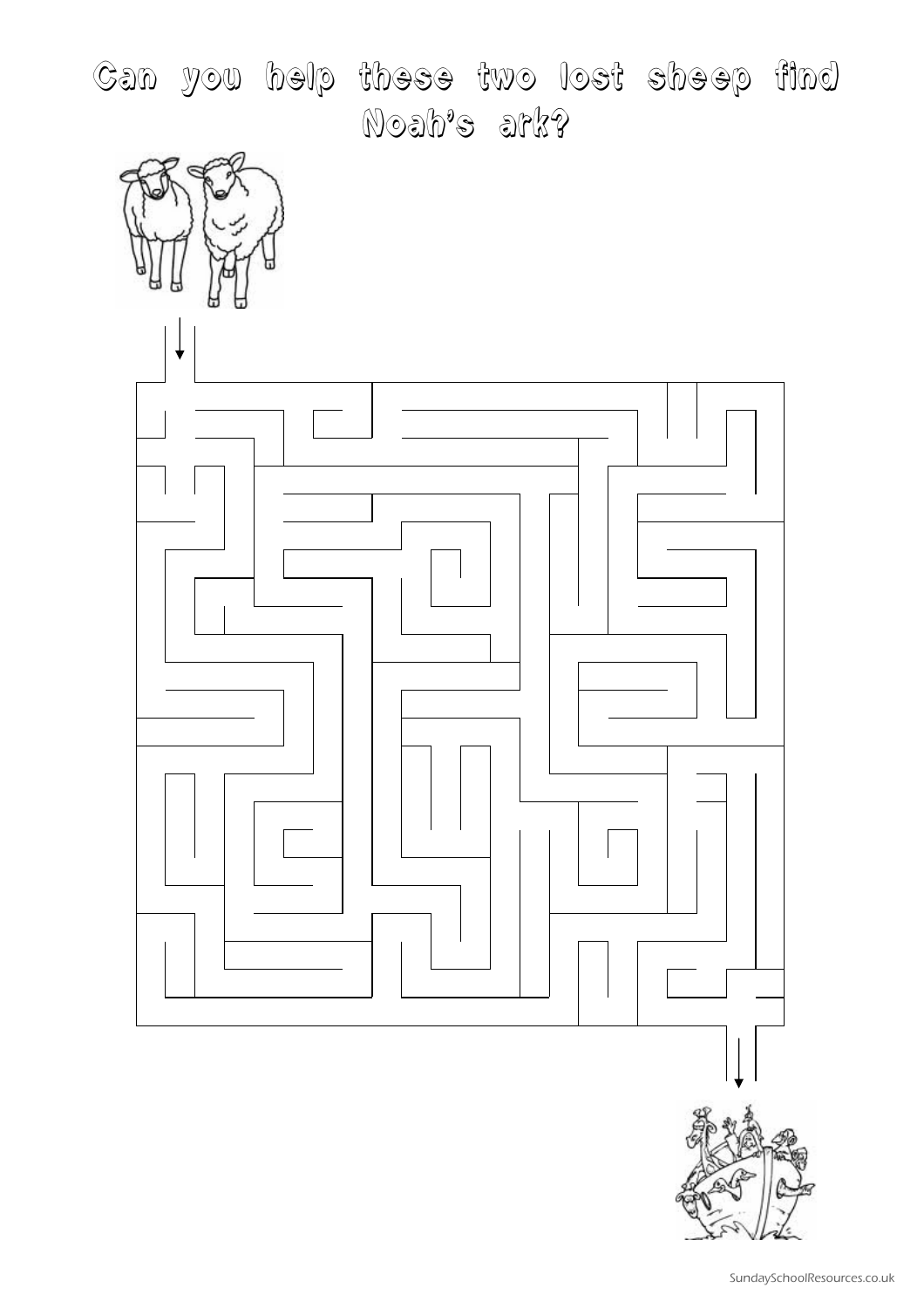# Can you help Noah?

Noah needs to finish building his ark before the flood waters come. Can you help him by connecting the dots together and completing his ark?

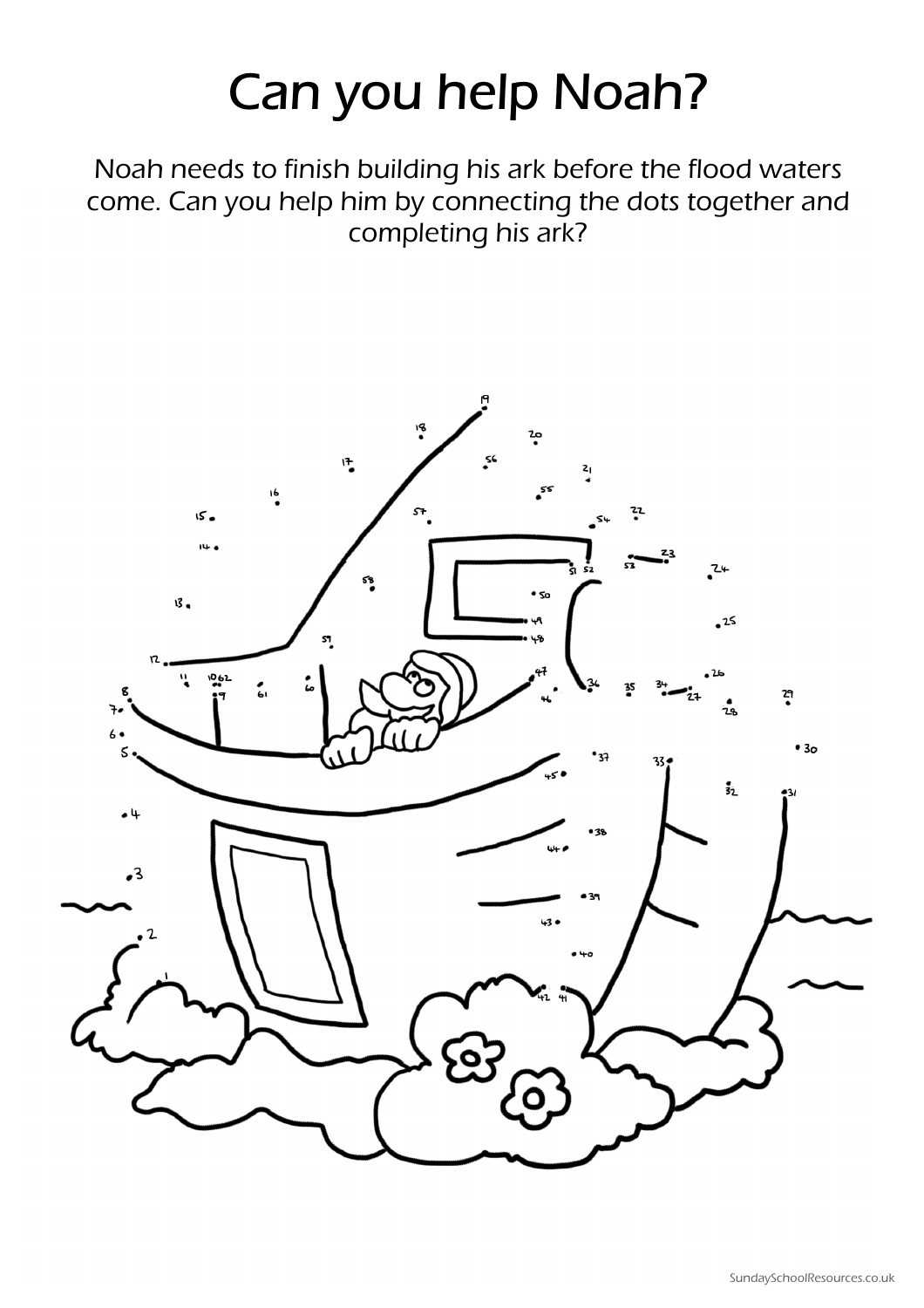# Noah's Ark: Fill in the Words!

We have given you all the words… you need to fit them into the grid.

Hint… there is only one three letter word so you can easily work out where it fits and then work out where the rest go.

![](_page_3_Figure_3.jpeg)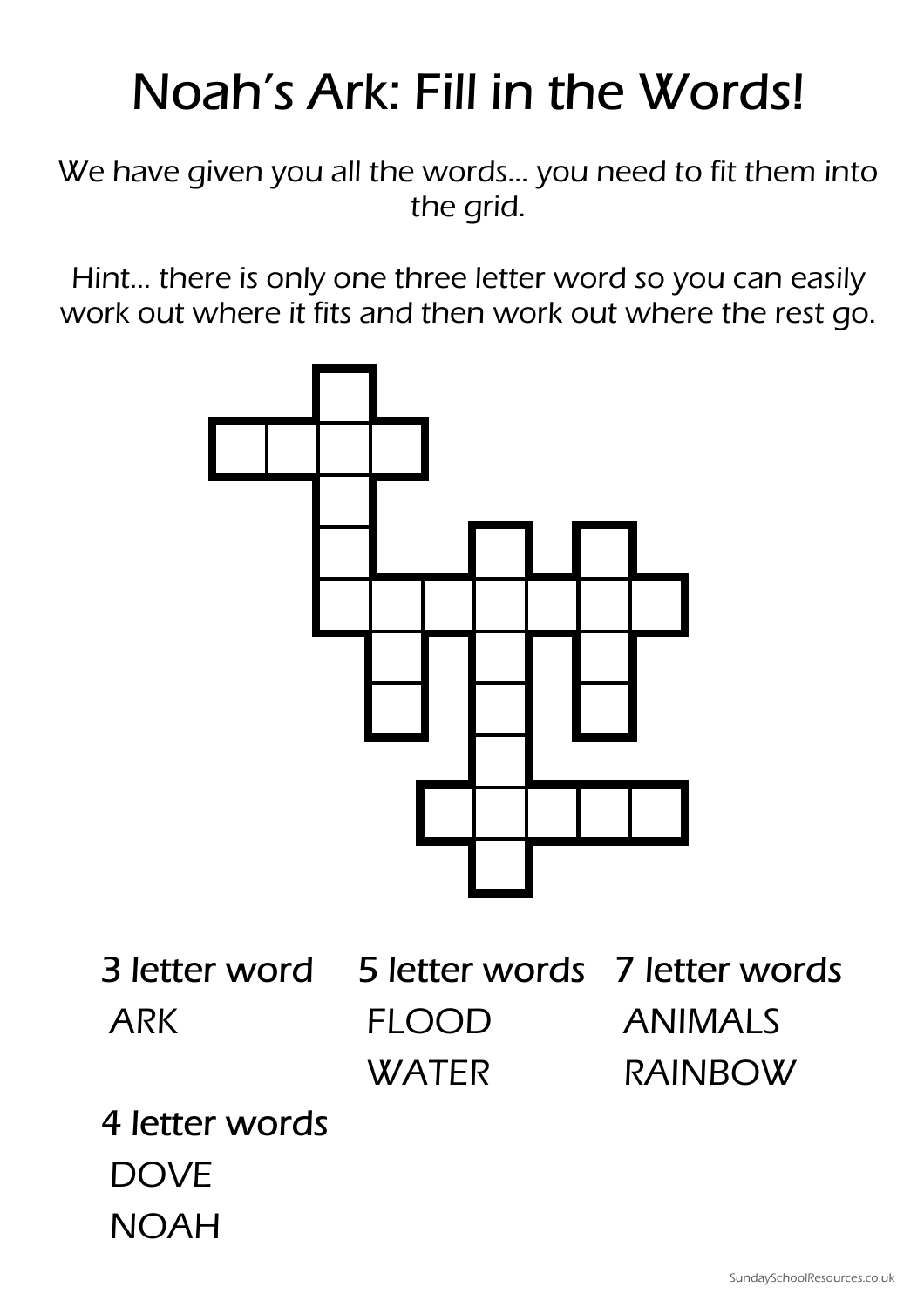Noah & the Ark Word Search

![](_page_4_Picture_1.jpeg)

**ALTAR** ANIMALS ARARAT ARK CATTLE **CORRUPTION** COVENANT **DESTROY DOVE** 

FI OOD FORTY DAYS FORTY NIGHTS FOWL<sub>S</sub> GOPHER WOOD **HAM** JAPHETH MOUNTAINS NOAH

OLIVE LEAF RAIN RAINBOW RAVEN SHEM WATER **WICKEDNESS**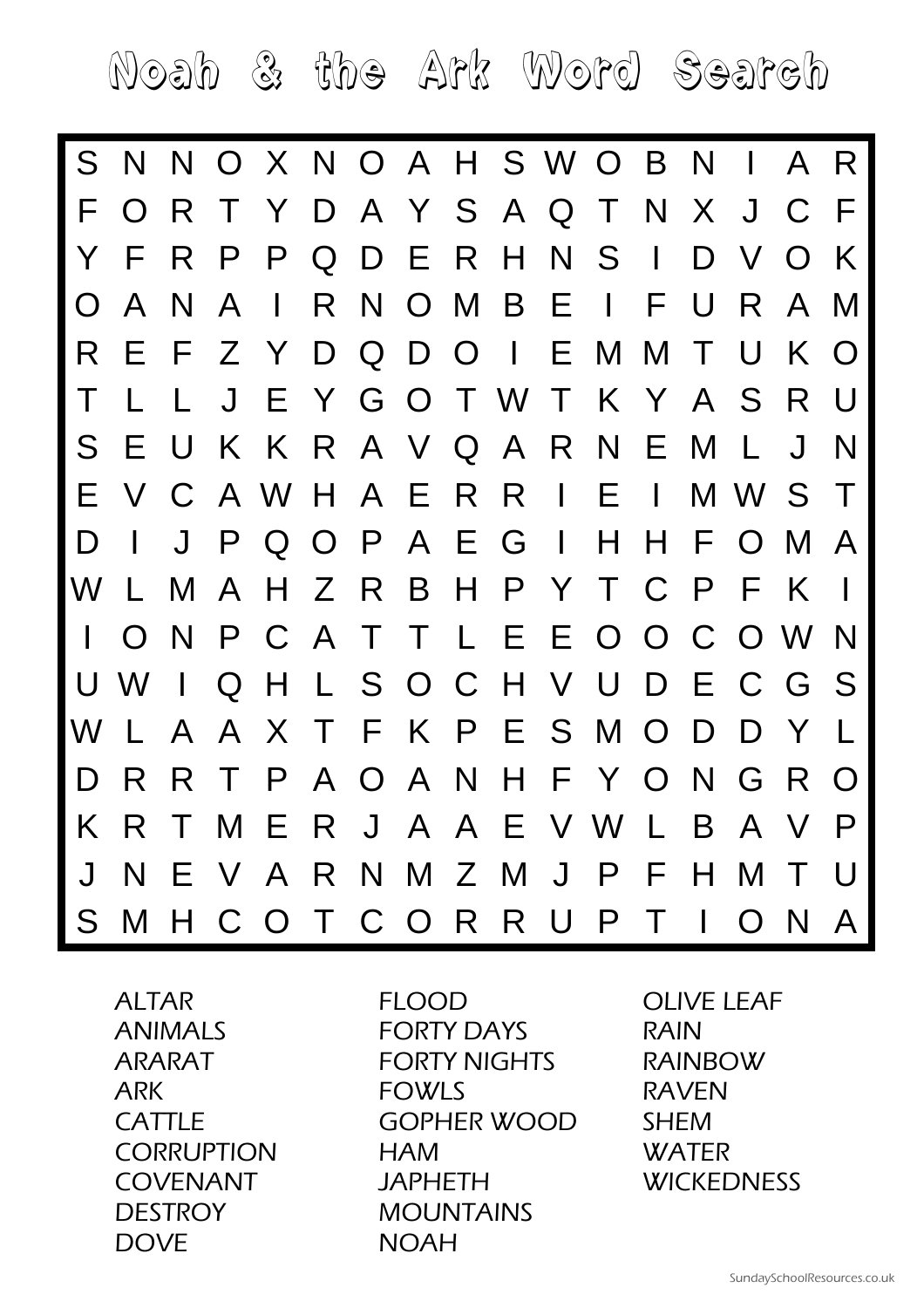### Word Play

#### True or False?

Noah had three sons. True or False? \_\_\_\_\_\_\_\_

It rained for twenty days and twenty nights. True or False?

The first bird that Noah released from the ark was a dove. True or False?

There were eight people on the ark. True or False?

#### Underline the correct word

For behold, I will bring a flood of waters upon the earth to destroy all flesh in which is the breath of life under heaven. Everything that is on the earth shall [LIVE, DIE]. (Gen 6:17)

And [SNOW, RAIN, FISH] fell upon the earth forty days and forty nights. *(Gen*) 7:12)

And the waters prevailed so mightily on the earth that all the high [MOUNTAINS, TREES] under the whole heaven were covered. (Gen 7:19)

And the dove came back to him in the evening, and behold, in her mouth was a freshly plucked [FIG, OLIVE, PALM] leaf. So Noah knew that the waters had subsided from the earth.  $/Gen 8:11$ 

#### Unscramble these words connected with the story of Noah

| ATARRA          |
|-----------------|
| ANERV           |
| OFOLD           |
| <b>CANONVET</b> |
|                 |

Fill in the missing words

Noah was \_\_\_\_\_\_\_ hundred years old when the flood of waters came upon the earth. (Gen 7:6)

Then Noah built an altar to the LORD and took some of every clean animal and some of every clean bird and offered \_\_\_\_\_\_\_\_\_\_\_\_\_\_\_\_\_\_\_\_\_\_ on the altar. (Gen 8:20)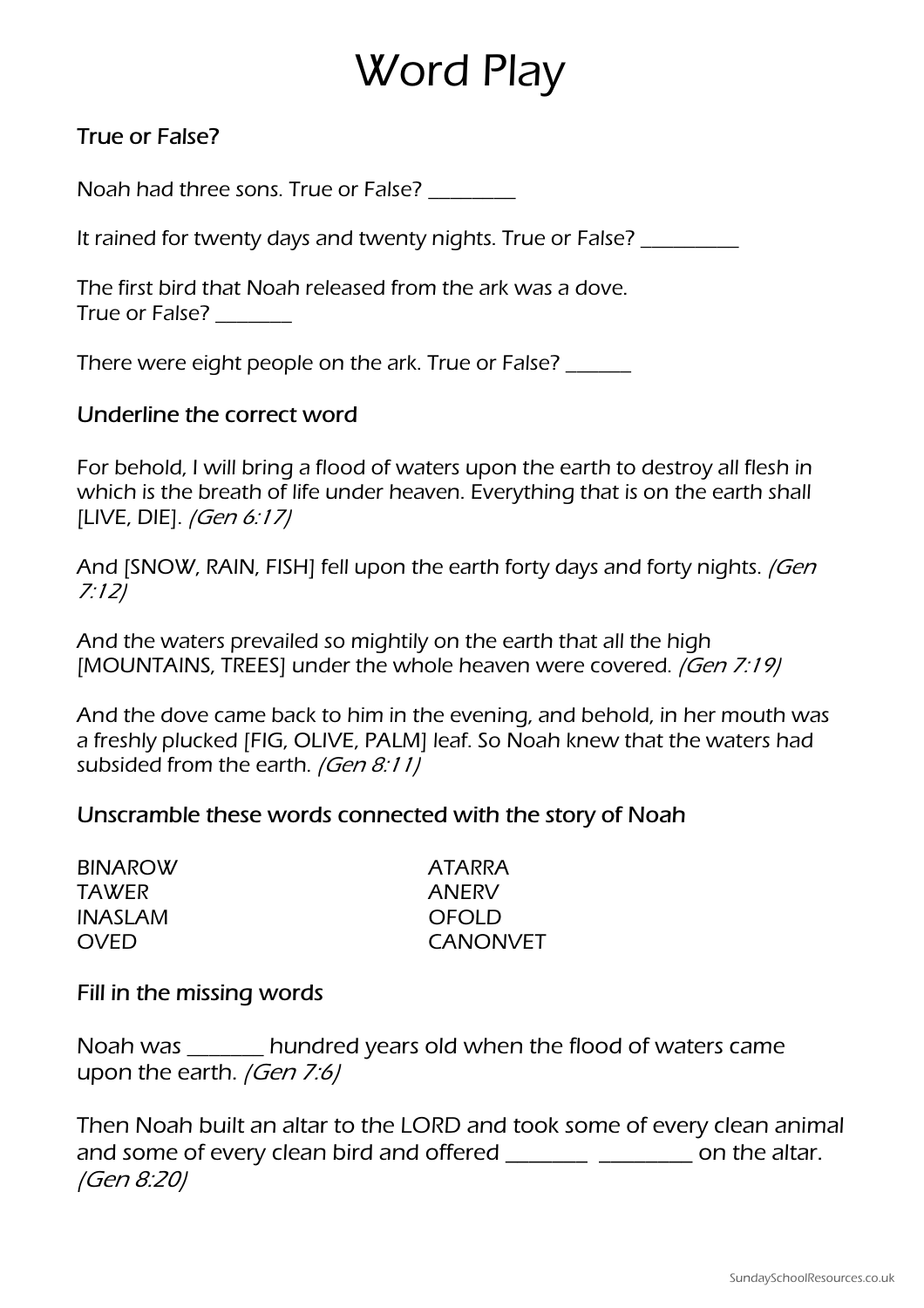## Noah & the Ark Crossword

![](_page_6_Figure_1.jpeg)

#### Across

- Sign of God's promise (7)
- First bird released from the ark (5)
- Number of people on the ark (5)
- Covered the earth (5)
- The earth was filled with this (8)

#### Down

- Promise (8)
- Days of rain (5)
- Son of Noah (7)
- God closed this (4)
- Creatures (7)
- Brought back an olive leaf (4)